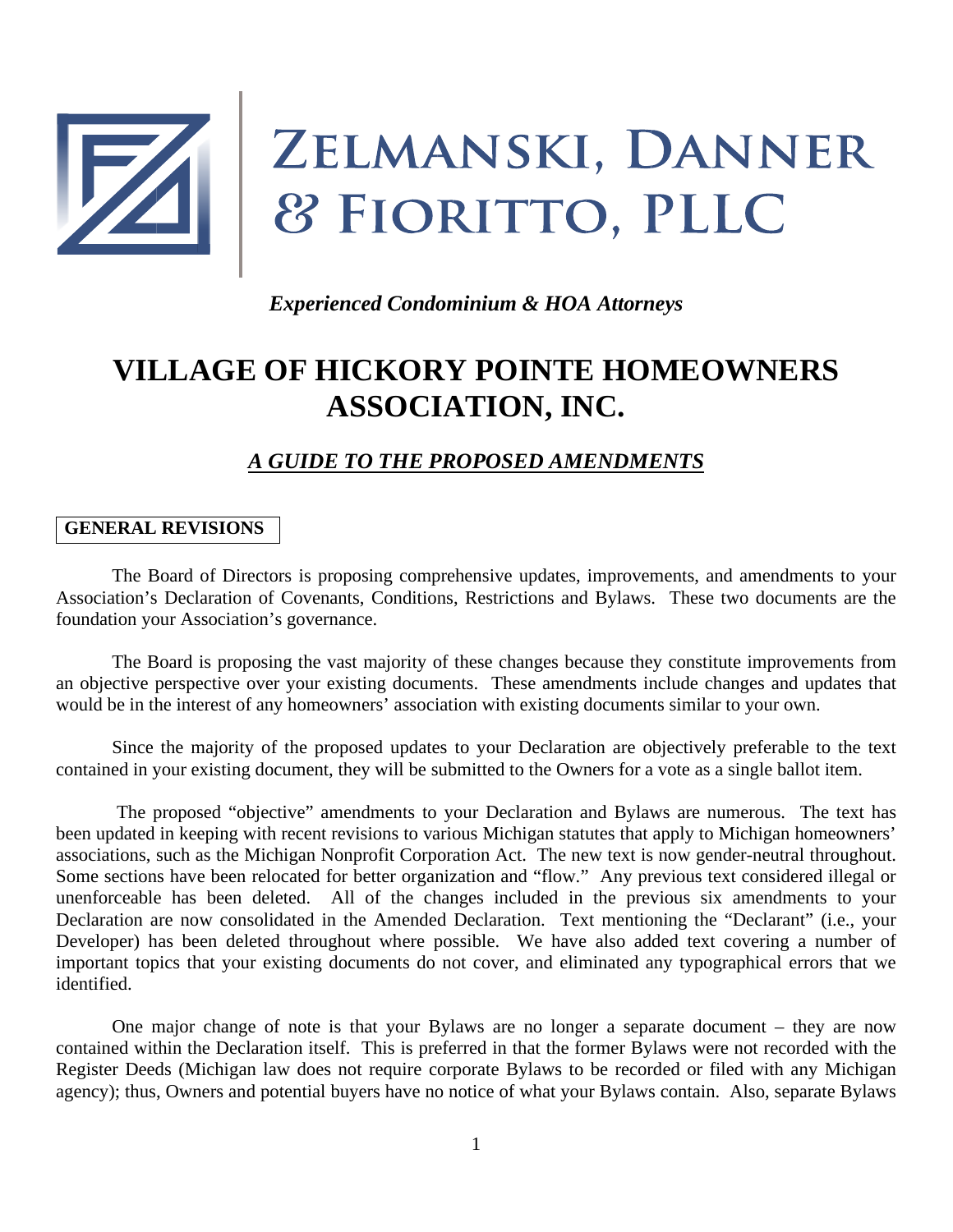can be lost or misplaced. Incorporating your Bylaws into the Declaration ensures that everyone will be on notice of (and have ready access to) this important part of your governing documents.

Many changes have been made to incorporate the Association's potential use of new communication technologies as permitted by the 2015 revisions to the Nonprofit Corporation Act. **In addition, the Board has proposed new revisions to better handle Association functions during "catastrophic events," such as the COVID-19 Pandemic.** All of these changes will benefit your Association as a whole.

A few of the changes are being proposed from a more "subjective" perspective (i.e., changes that you are not technically "required" to make in any legal sense, but which the Board nevertheless feels are in the membership's best interests). The Board is proposing these changes so that your documents are customized to better fit the current needs and practices of the Membership. All such proposed changes will be noted throughout the remainder of this *Guide.*

Overall, we have attempted to *modernize, improve,* and *customize* your documents to better suit the current needs and desires of your membership.

We suggest you further consult the new *Table of Contents* and this *Guide* as you study the proposed amendments to your governing documents.

The following is an itemized summary of the material amendments being proposed to your Declaration of Covenants, Conditions and Restrictions, and Bylaws (the terms of which are now included in the Declaration):

#### **RECITALS**

- All references to the "Developer" and development of the Subdivision have been deleted where appropriate.
- References have been added to the previous six amendments to the Declaration which have been made to date.

# **ARTICLE I - DEFINITIONS**

- Section  $1.7$  the final number of Lots is now identified as 258.
- Section 1.8 the definitions of "Member" and "Owner" have been consolidated, as they are synonymous.
- Section 1.10 the Plats for all 4 Subdivisions (with recording information) are now specifically identified.
- Obsolete references to "Phases" have been deleted.
- Section  $1.14 -$  "Subdivision" now includes all 4 Subdivisions.

#### **ARTICLE II – PROPERTY SUBJECT TO THIS DECLARATION**

- The "Exhibit A" has been consolidated to contain the legal descriptions for all 4 Subdivisions.
- Text regarding the Hickory Pointe Drainage District, which was included in one of the previous 6 amendments, is now included within this Article of the Declaration.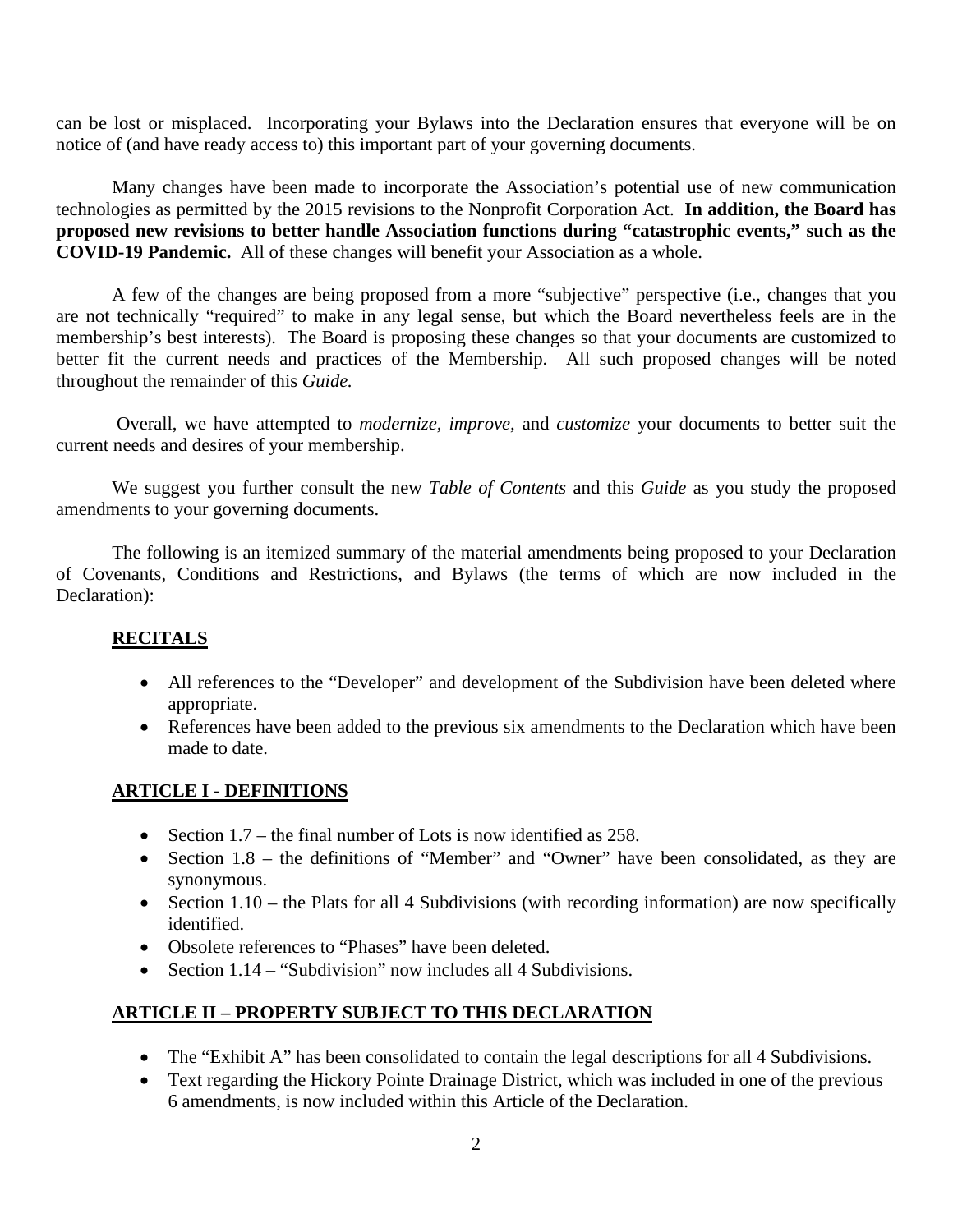# **ARTICLE III – HOMEOWNERS ASSOCIATION**

- Text from Articles I (Section 2) and II (Sections 2-12) of the old corporate Bylaws are now incorporated as Sections 3.02-3.08 and 3.10-3.12. Bylaws Art. 3, Sec. 21 added as 3.13. Obsolete action without meeting text (Bylaws, Art. II, Sec. 13) has been deleted.
- Section 3.05 individuals in default/delinquent cannot vote.
- Section 3.06 Annual meetings in May. **This Section has been revised to address what happens when a "Catastrophic Event" such as COVID-19 occurs.**
- Section 3.08 Notice of meetings by email/text now permitted. Meetings may be held by means of "remote communication."
- Sec.  $3.13$  "Shrinking quorum" provision added if quorum is not met, quorum at next meeting is 10%. Enables Association to take action more easily and avoid quorum issues.
- Sec.  $3.10$  specifies who has right to vote if a lot has multiple owners. Tracks Nonprofit Corporation Act. Voting by proxy is no longer prohibited. The Association now has more flexibility to take action by "written ballot."
- Sec. 3.14 Chair may alter agenda of meetings, per revised Nonprofit Corporation Act.
- Sec. 3.18 Association no longer has separate corporate Bylaws.
- Sec.  $3.19$  Sets forth detailed rules and procedures that would apply to meetings held by "remote communication," per the revised Nonprofit Corporation Act. **New provisions added in light of COVID-19 for greater flexibility.**
- Sec. 3.20 Improved text regarding the Association's ability to take actions without a meeting (e.g., via written ballot). Such votes may be cast via "electronic transmission."
- Sec. 3.21 **Brand-new Section defines, "Catastrophic Events" and emergency powers that the Board has to protect the interests of the Association and its members.**
- Sec. 3.22 New Section defines "Electronic Transmission." Any document required to be "in writing" may be transmitted electronically.

# **ARTICLE IV – BOARD OF DIRECTORS**

- Sec. 4.01 A member must be in "Good Standing" to be elected/appointed to the Board, and must be a resident within the Subdivision.
- Sec. 4.02 Directors must serve without compensation.
- Old language regarding Developer's control of the Board has been removed.
- Sec. 4.03 (o) 60% member approval is now required for any special assessment where the borrowing related thereto exceeds 60% of the budgeted gross expenses (instead of 50%) of the Association for that fiscal year. No mortgaging of Common Area without 60% approval (instead of 51%).
- Sec. 4.05 **see new provisions regarding existing Board continuing to serve during a "Catastrophic Event."**
- Sec. 4.06 Directors who fail to attend meetings, pay assessments, or who violate the Declaration cannot continue to serve on the Board.
- Sec. 4.09 and .10 now allows notice for Board meetings to be served electronically. Board members may vote by email for unanimous decisions. Directors may also participate in meetings via remote communication.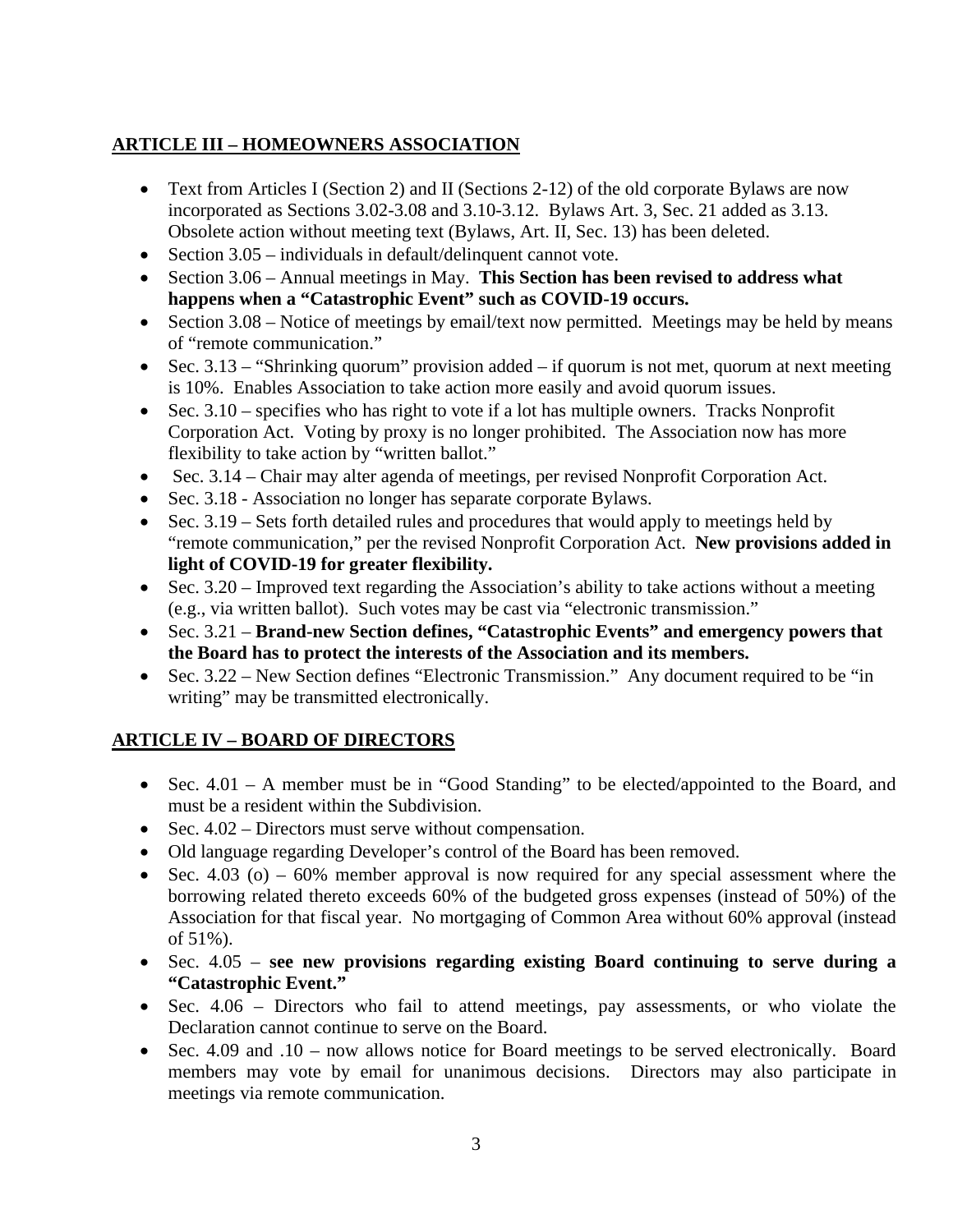- Sec. 4.16 Executive sessions. The Board may vote to close all or part of Board meetings to the membership. Open Meetings Act does not apply.
- Sec. 4.17 new text tracks revised Nonprofit Corporation Act regarding a Board member's duty to disclose conflicts of interest.

# **ARTICLE V – OFFICERS**

- Relocated from corporate Bylaws, Article IV. The officers' roles and duties are described in this Article.
- Directors elect the officers each year. A person may not hold more than one officership at a time.
- Sec. 5.01 Officers cannot be compensated, but may be reimbursed for expenses.
- Sec. 5.03 Board members can vote to remove another Board member from his or her "officership", but they cannot remove a member from the Board entirely. Only the membership may vote to recall a Board member. This is often a point of confusion among Boards.
- Sec. 5.04-.07 the roles of each officer are now expressly described.
- Section 5.10 Officers may now use e-signatures to the extent permitted by law.

# **ARTICLE VI – COMMON AREAS**

- Formerly Article IV.
- Sec.  $6.02$  language of previous amendments is now incorporated.
- Developer language has been removed.
- Sec. 6.05 Drainage Easement & Natural Area text added per previous amendments.

# **ARTICLE VII – COVENANTS FOR MAINTENANCE AND CAPITAL CHARGES**

- Formerly contained in Article V.
- Sec. 7.03, 7.04 Note the differences between "Annual" and "Special" assessments. Old language regarding Developer has been removed. Interest now begins to accrue automatically 60 days after notice of assessment is sent to owner and assessment goes unpaid.
- Sec. 7.03 (a) the 25% limit on Board's power to increase assessments from year-to-year has been removed; this could hamper the Board's power to raise the funds it needs to fulfill its legal duties.
- Sec. 7.03 (b) Note the \$25.00 per month late charge and new application of payments language.
- Sec. 7.04 (a) Special assessments must be approved by 60% of members eligible to vote (not 75%). The erroneous "votes cast" language has been deleted.
- Sec. 7.04 (b) quorum is now 25% instead of 90% of eligible members for a meeting to vote on special assessment.
- Sec. 7.05 15% interest rate is illegal; this has been reduced to 7%.
- Sec. 7.07 obsolete exemptions from assessments for Developer have been removed.
- Sec. 7.09 Association may now take action 30 days after assessment goes unpaid instead of 60 days. Note the various consequences of non-payment of assessments.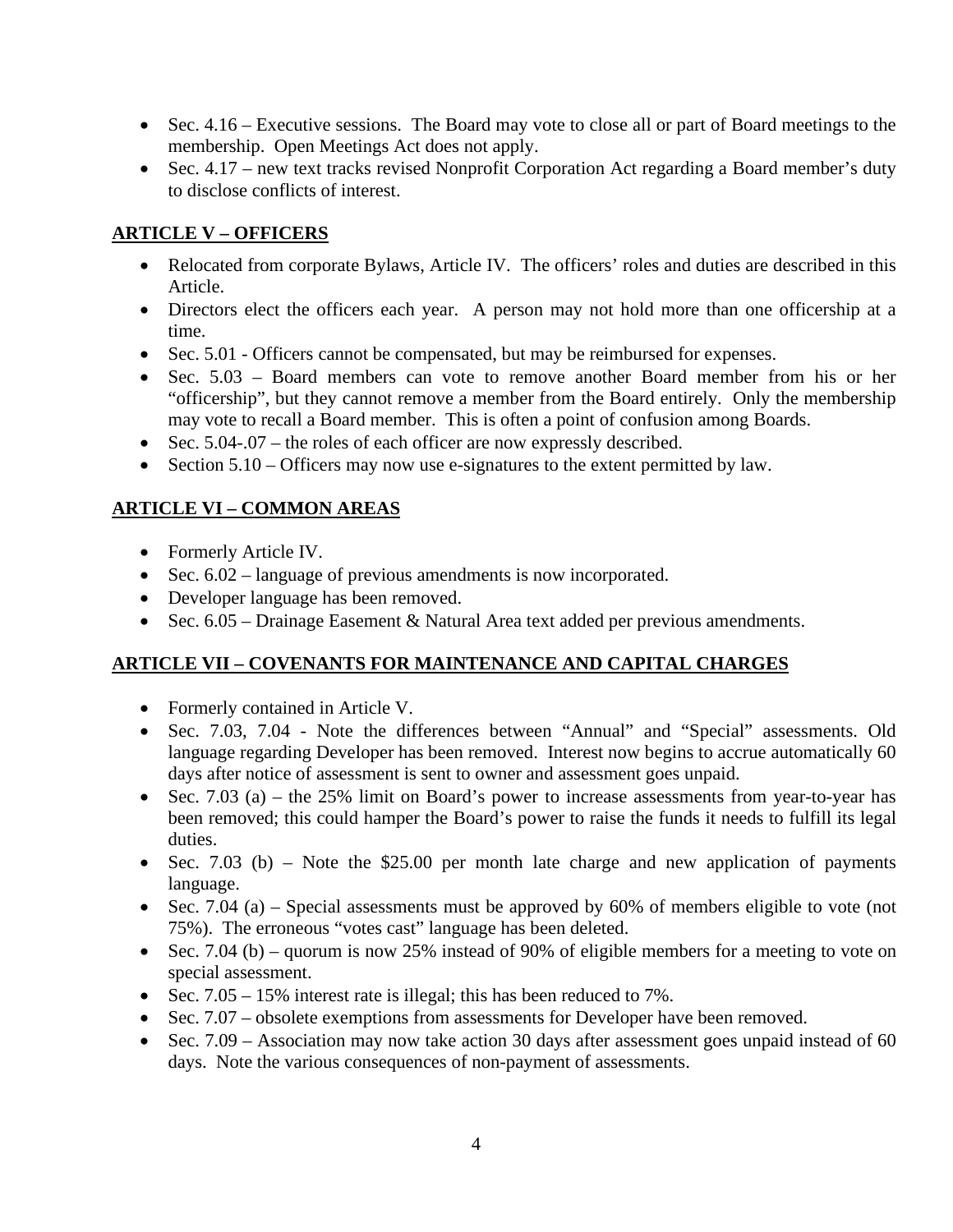# **ARTICLE VIII – GENERAL RESTRICTIONS**

- Sec. 8.01 New sheds are prohibited, but existing sheds are grandfathered.
- Sec. 8.08 Home offices are no longer prohibited.
- Sec. 8.09 Additional rules regarding pet ownership have been added (owners are responsible for their animals and the damage they might cause).
- Sec. 8.14 Owners must maintain the trees on their own Lots and remove/replace dead trees within a reasonable time with trees of similar kind and quality.
- Sec. 8.19 Perimeter fences are prohibited unless they were approved in writing by Developer/Board prior to recording of this Amended Declaration. Note the Association's remedies in an enforcement action over fences.
- Sec. 8.22 Hot tubs and whirlpools only permitted if on owner's deck or below the owner's second-story deck.
- Sec. 8.24 amended to allow satellite/television/radio dishes and antennas to the extent that the FCC "OTARD" rules apply.
- Sec. 8.25 wood trim must be kept free of mold and rot.

# **ARTICLE IX – ARCHITECTURAL CONTROLS**

- Sec. 9.01 Amended to clarify that failure to comply with the Article will subject the Owner to fines and other legal remedies under Article X.
- Sec. 9.03 Developer language has been removed. A member must be in "good standing" in order to be eligible to serve on the "ACC."

#### **ARTICLE X - REMEDIES**

- All of the Association's legal remedies are now consolidated in this single Article.
- Sec. 10.01 The Association's lien and foreclosure remedies are stated in more detail.
- Sec. 10.02 The Association's right to impose fines for violations is now included, as well as the procedure the Association must follow for the imposition of fines. A fine schedule is included.

#### **ARTICLE XI – FINANCE & RECORDS**

- Formerly contained in Article III and VI of the Bylaws.
- Sec. 11.02 The Association is required to keep detailed books and records and to send financial statements to the Owners each year. Qualified, independent auditors (who must be *certified public accountants*) must either perform a review or audit at least once every two years. The members can also vote to compel the Board to do a review or audit in any year.
- Sec. 11.03 (a) owners have a right to inspect the Association's books, records, financial statements and contracts during reasonable working hours. The revised Nonprofit Corporation Act regarding a member's right to inspect the books and records is also referenced.